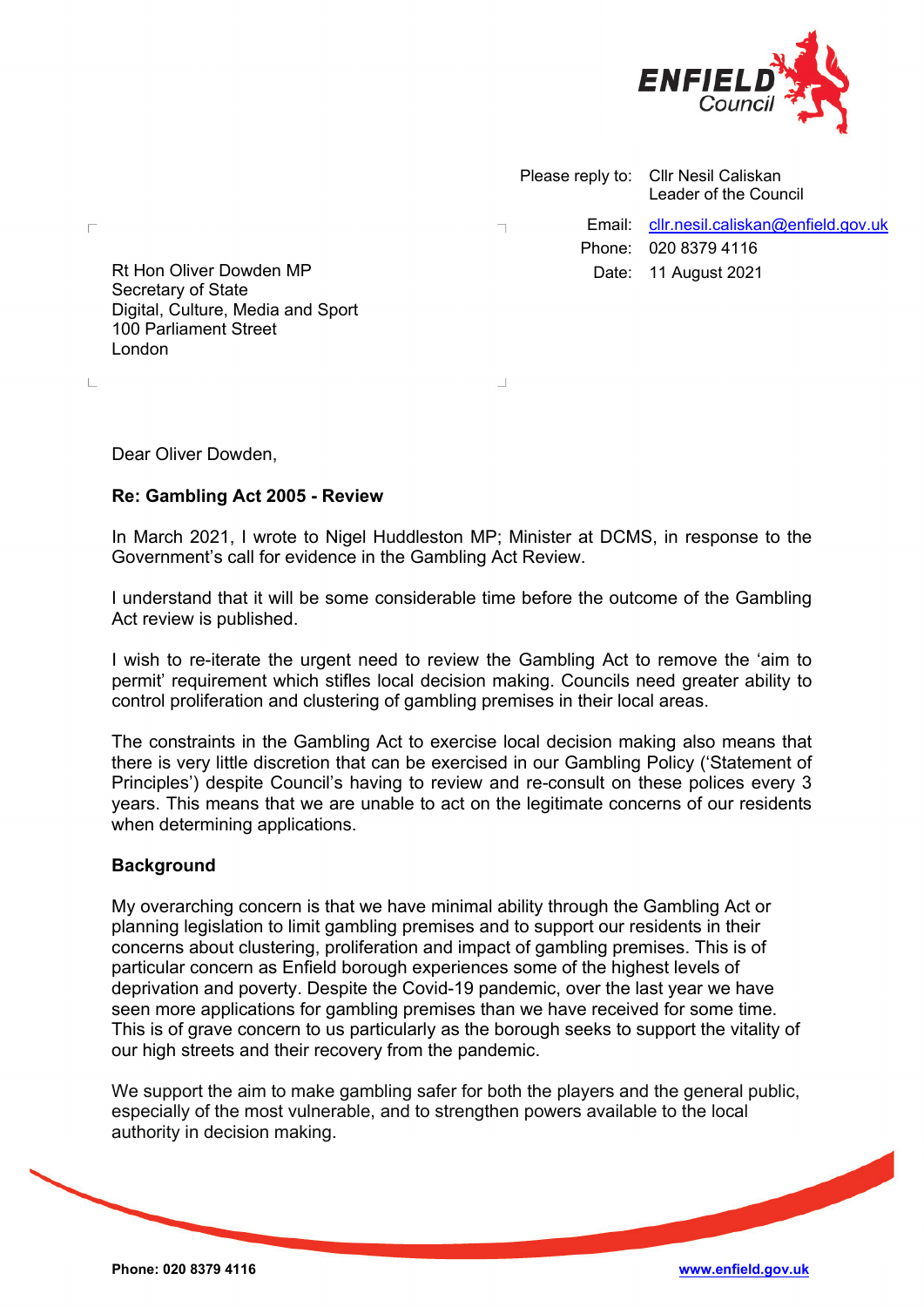#### **Stifled ability in decision making**

The London Borough of Enfield has a large, diverse and growing population. Too many of our residents face significant economic and social challenges in their lives. They experience some of the highest levels of unemployment, lowest levels of income, deprivation and child poverty.

Enfield is within the top 25% of the most deprived local authorities in England, with many wards being in the top 10-20% most deprived wards nationally. Deprivation in the borough is worsening with Enfield now the 9th most deprived London Borough (2020), rising from 14th in 2010 and 12th in 2015. Most of the wards in Enfield have a child poverty score worse than the London and England average.

As our [Local Area Profile](https://pdf.browsealoud.com/PDFViewer/_Desktop/viewer.aspx?file=https://pdf.browsealoud.com/StreamingProxy.ashx?url=https://new.enfield.gov.uk/services/business-and-licensing/local-area-profile-support-to-statement-of-licensing-principles-gambling-business-and-licensing.pdf&opts=new.enfield.gov.uk#langidsrc=en-gb&locale=en-gb&dom=new.enfield.gov.uk) in our Gambling Policy shows, many of the premises licensed for gambling are concentrated in the areas of our borough with the worst deprivation, poorest mental health, highest unemployment rates and highest number of working age benefit claimants. These are potentially our poorest and most vulnerable residents. 63% of Enfield's betting shops are located in the most deprived wards in the borough.

Whilst as a Council we continue to endeavour to 'place make', regenerate our borough and improve the quality of our residents' lives, we are practically powerless to restrict gambling premises under the Gambling Act (or planning legislation). The Gambling Act requires Councils to 'aim to permit' gambling such that it is extremely difficult to refuse a licence despite objections and high levels of community concern. Unlike alcohol control, where the harms are readily apparent in drunken behaviour and nuisance, problem gambling is less visible and have devastating impacts on the person, their relationships, their family, their health and cause significant debt. There is no 'aim to permit' requirement in the Licensing Act regime.

There is also no ability under the Gambling Act to control the concentration of gambling premises (ie 'clustering' of betting shops) like there is with a 'cumulative impact' policy for alcohol licensed premises under the Licensing Act in which we can take into account the impact of nearby pubs etc on the local neighbourhood (such as nuisance, crime and antisocial behaviour).

Removing the 'aim to permit' requirement in the Gambling Act and introducing powers for Councils to limit the number of gambling premises within a defined area are needed to address local concerns more effectively.

## **Worrying recent trends in Enfield**

Enfield currently licences 71 betting shops, 5 bingo premises and 3 adult gaming centres. Since March 2020 (i.e. the first Covid lockdown), one betting shop licence has been surrendered, yet three new bingo premises licences and two new adult gaming centres have applied for licences. Prior to Covid, there were relatively few new applications. It is of great concern to us that gambling premises intensifies further at a time when the Council is seeking to support the recovery of our high streets which have been hit hard by the pandemic.

In addition, we have noticed a worrying new trend developing with bingo premises licences, in that the bingo relates to online machine play rather than the 'traditional' bingo halls but still having a premises (presence) on the high street.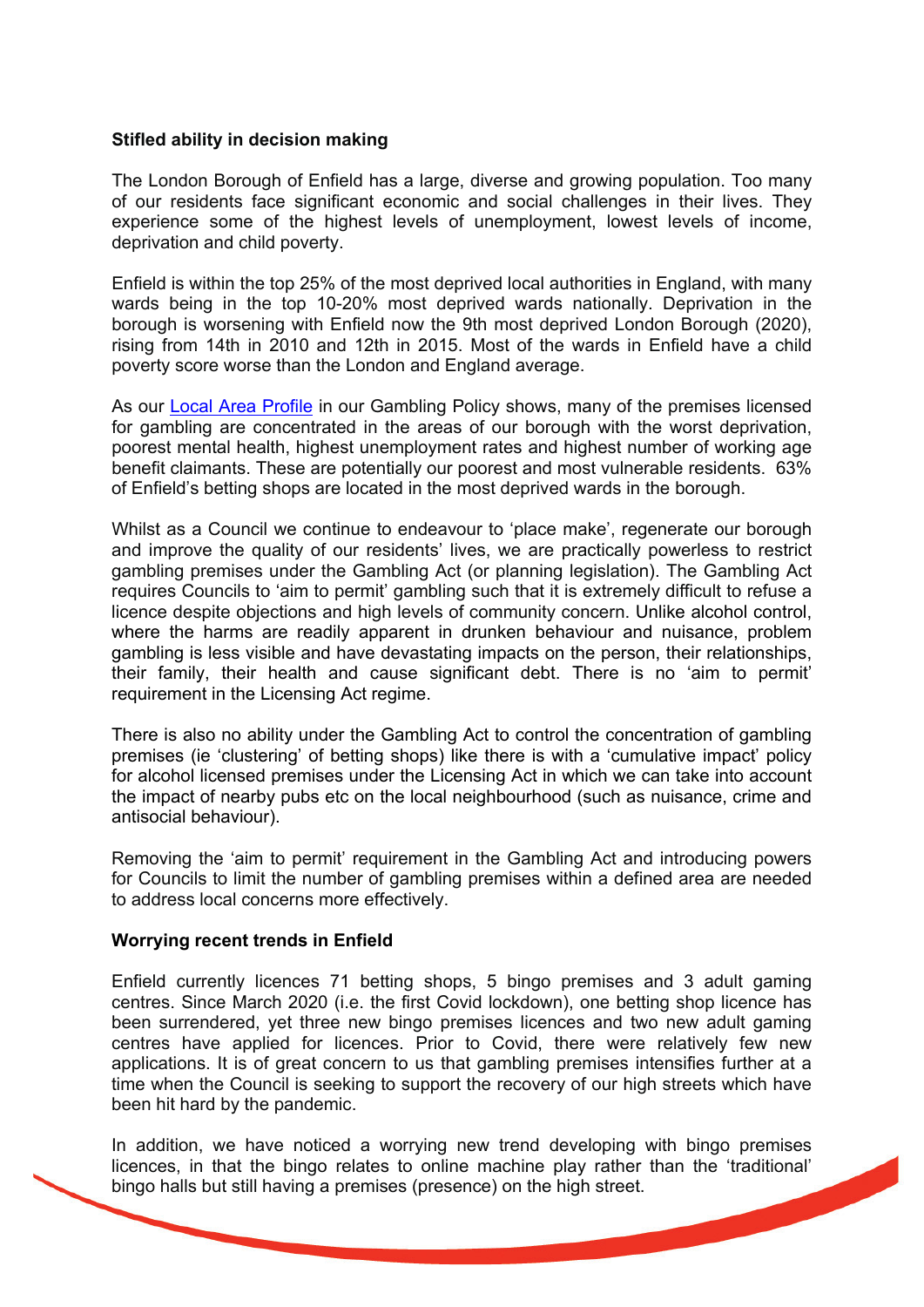The default position in the Gambling Act is that bingo may be provided (online or in house) between 9am and midnight, however there is no restriction on times for general gaming machines, therefore this activity is permitted 24 hours per day. Furthermore, the number of Category B (£2 stakes) that may be made available machines must not exceed 20% of the total gaming machines available for use on the bingo premises, in addition to any number of category C (£1 stakes) and D (10p stakes) machines. Category B attracts a maximum prize of £500, which is a big attraction to the use of such gaming machines. There are no restrictions in the Gambling Act on the opening hours of these premises. Our communities find it incomprehensible that a Council have to 'allow' 24-hour gambling machines.

GamCare is the leading provider of information, advice and support for anyone affected by gambling harms. GamCare's [annual review in 2019/20](https://www.begambleaware.org/media/2289/annual-stats-2019-20.pdf) reported that 69% of problem gamblers use online gambling and 38% use bookmakers. Gamcare also reported receiving more calls to their helpline and treating more clients with gambling problems than the previous year. The greatest number of calls from problem gamblers to their national helpline came from London. GamCare also reported that within bookmakers, gaming machines were the most common form of gambling (53%).

We recognise that problem gambling can affect all genders, all age groups and ethnicities. Enfield has a very diverse population of 22 different ethnic groups. It is noteworthy that the GamCare report (2019/20) identified that compared to White gamblers, those who identified as Black or Black British were more likely to use betting shops (54% compared to 37%), and those that identified as Asian or Asian British were also more likely to use betting shops (49%) than White clients.

All these Gamcare findings are directly relevant to Enfield's population:

- Greater use of online gambling,
- Higher numbers of problem gamblers seeking help from London,
- The greater use of betting shops by persons identifying as Black/Black British or Asian/Asian British

# **Conclusion**

The current gambling and planning legislation provide Councils with insufficient powers to respond to the concerns raised by local residents, which appear to be greater in voice and numbers than those who appear to benefit from the gambling premises. The Government should remove the 'aim to permit' requirement in the Gambling Act which stifles local decision making. Councils need greater powers to control clustering and proliferation of gambling premises (such as a cumulative impact policy in the Licensing Act 2003). Councils also need to be able to restrict the general gaming machines in bingo premises as currently this activity is permitted 24 hours per day.

I look forward to receiving your response.

Yours sincerely,

**Cllr Nesil Caliskan Leader of the Council**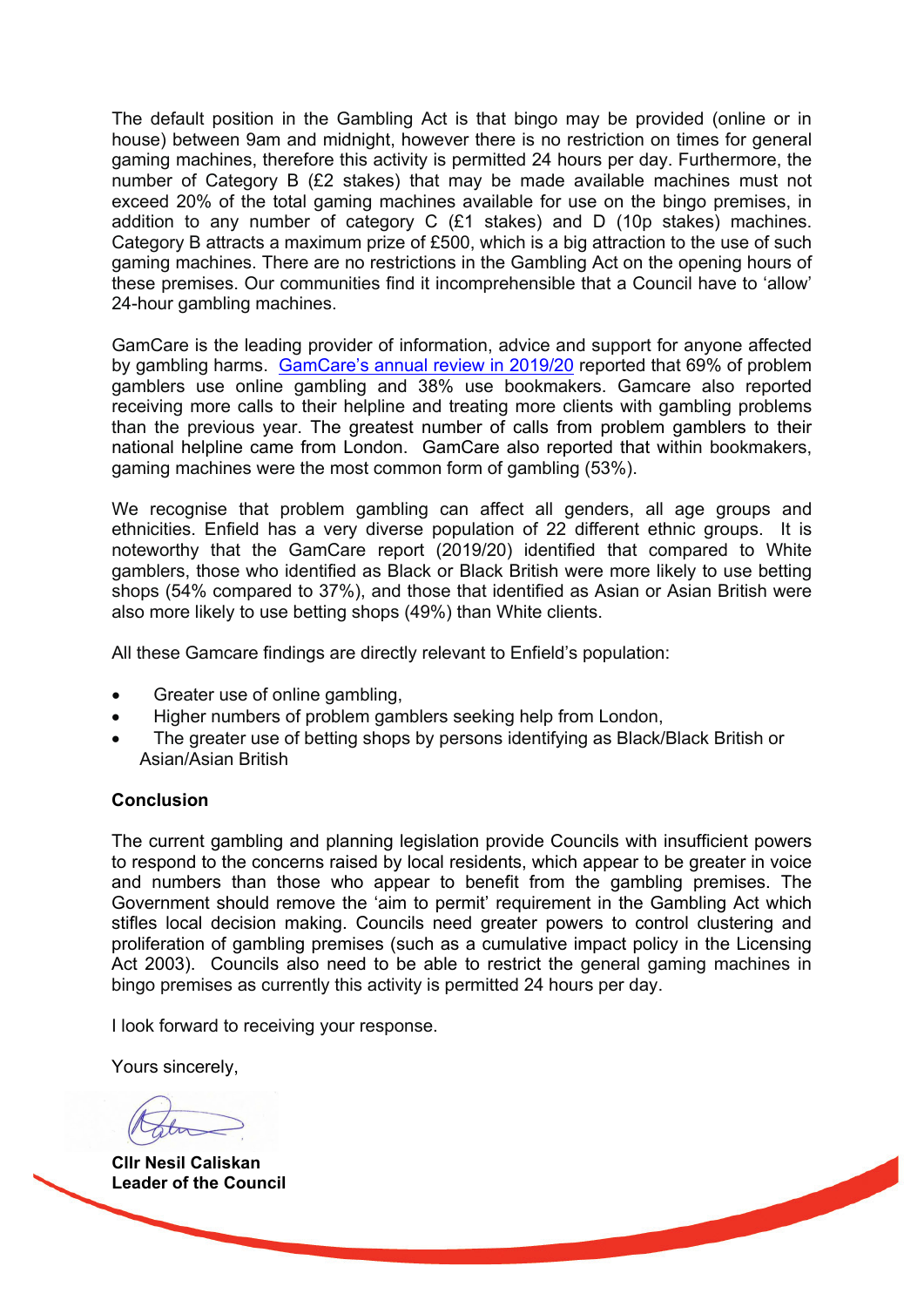

|  | Please reply to: Cllr Nesil Caliskan<br>Leader of the Council<br>Email: cllr.nesil.caliskan@enfield.gov.uk |
|--|------------------------------------------------------------------------------------------------------------|
|  | Phone: 020 8379 4116                                                                                       |
|  | Date: Wednesday 31 March 2021                                                                              |

Nigel Huddleston Minister for Sport, Tourism and Heritage

*Sent via email to: gamblingactreview@dcms.gov.uk*

Dear Mr Huddleston

Н

ï.

# **Re: DCMS Gambling Act Review – Call for Evidence**

Thankyou for inviting a review of the Gambling Act which is much needed. We are responding to this consultation on behalf of the Council and residents of Enfield.

We can confirm that this response may be published in connection with this review.

#### **Overall comments**

Our overarching concern is that we have minimal ability through the Gambling Act or planning legislation to limit gambling premises and to support our residents in their concerns about clustering, proliferation and impact of gambling premises. This is of particular concern as the borough experiences some of the highest levels of deprivation and poverty. Despite the covid pandemic, over the last year we have seen more applications for gambling premises than we have received for some time. This is of grave concern to us particularly as the borough seeks to support the vitality of our high streets and their recovery from the pandemic.

We support the aim to make gambling safer for both the players and the general public, especially of the most vulnerable, and to strengthen powers available to the local authority in decision making.

## **Stifled ability in decision making**

The London Borough of Enfield has a large, diverse and growing population. Too many of our residents face significant economic and social challenges in their lives. They experience some of the highest levels of unemployment, lowest levels of income, deprivation and child poverty.

Enfield is within the top 25% of the most deprived local authorities in England, with many wards being in the top 10-20% most deprived wards nationally. Deprivation in the borough is worsening with Enfield now the 9th most deprived London Borough (2020), rising from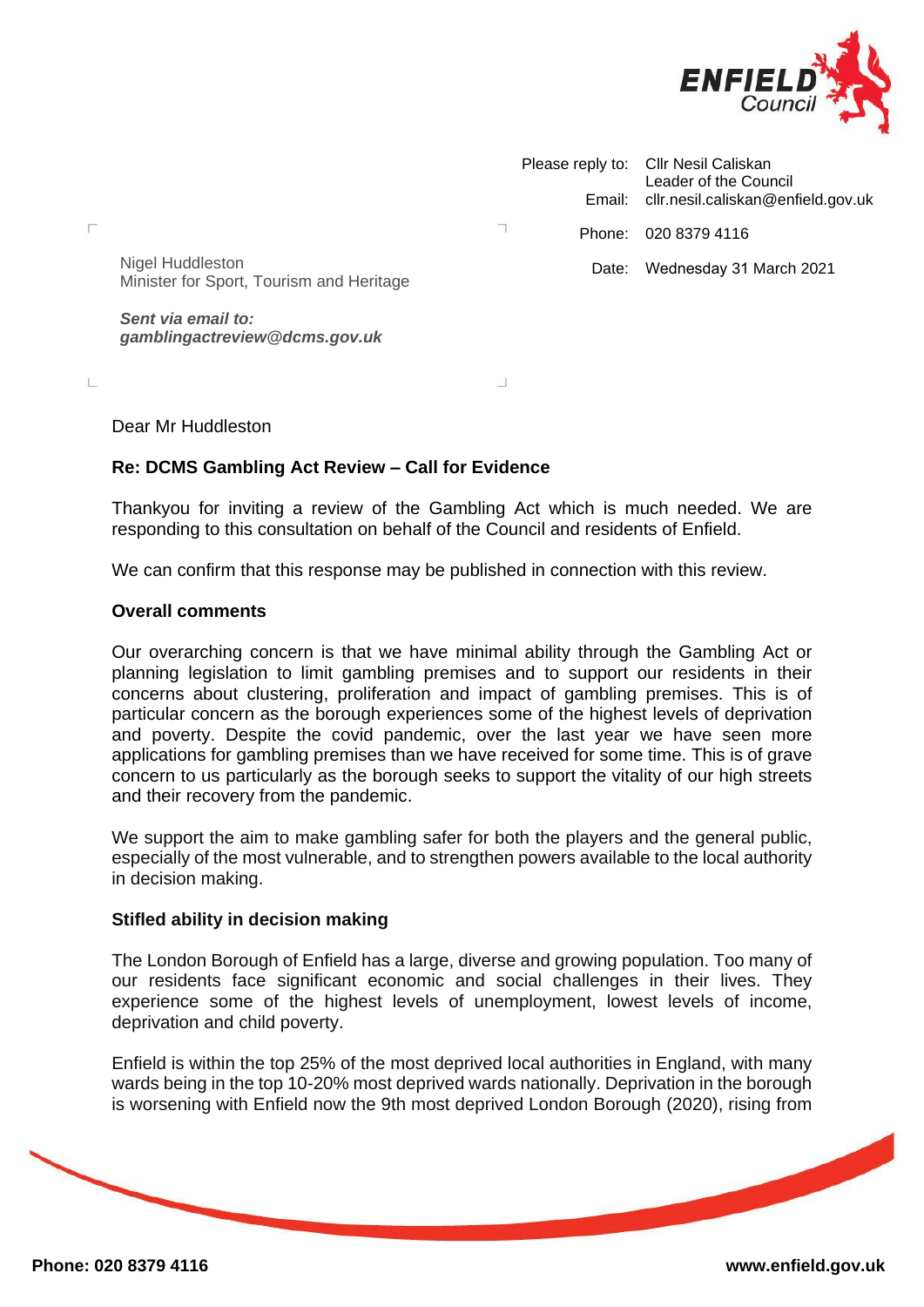14th in 2010 and 12th in 2015. Most of the wards in Enfield have a child poverty score worse than the London and England average.

As our [Local Area Profile](https://pdf.browsealoud.com/PDFViewer/_Desktop/viewer.aspx?file=https://pdf.browsealoud.com/StreamingProxy.ashx?url=https://new.enfield.gov.uk/services/business-and-licensing/local-area-profile-support-to-statement-of-licensing-principles-gambling-business-and-licensing.pdf&opts=new.enfield.gov.uk#langidsrc=en-gb&locale=en-gb&dom=new.enfield.gov.uk) in our Gambling Policy shows, many of the premises licensed for gambling are concentrated in the areas of our borough with the worst deprivation, poorest mental health, highest unemployment rates and highest number of working age benefit claimants. These are potentially our poorest and most vulnerable residents.

Whilst as a Council we continue to endeavour to 'place make', regenerate our borough and improve the quality of our residents' lives, we are practically powerless to restrict gambling premises under the Gambling Act (or planning legislation). The Gambling Act requires Councils to 'aim to permit' gambling such that it is extremely difficult to refuse a licence despite objections and high levels of community concern. Unlike alcohol control, where the harms are readily apparent in drunken behaviour and nuisance, problem gambling is less visible and have devastating impacts on the person, their relationships, their family, their health and cause significant debt. There is no 'aim to permit' requirement in the Licensing Act regime.

There is also no ability under the Gambling Act to control the concentration of gambling premises (ie 'clustering' of betting shops) like there is with a 'cumulative impact' policy for alcohol licensed premises under the Licensing Act in which we can take into account the impact of nearby pubs etc on the local neighbourhood (such as nuisance, crime and antisocial behaviour).

Looking holistically at town planning, the new [London Plan](https://www.london.gov.uk/sites/default/files/the_london_plan_2021.pdf) 2021 highlights concerns around betting shops and suggests that the concentration and proliferation of these uses should be carefully managed through development plans and decisions to supporting the vitality and viability of the borough's centres. The ability to adopt a restrictive approach to harmful uses can help to achieve these objectives.

#### **Worrying recent trend**

Enfield currently licences 71 betting shops, 5 bingo premises and 3 adult gaming centres. Since March 2020 (i.e. the first covid lockdown), one betting shop licence has been surrendered, yet three new bingo premises licences and two new adult gaming centres have applied for licences. Prior to covid, there were relatively few new applications. It is of great concern to us that gambling premises intensifies further at a time when the Council is seeking to support the recovery of our high streets which have been hit hard by the pandemic.

In addition, we have noticed a worrying new trend developing with bingo premises licences, in that the bingo relates to online machine play rather than the 'traditional' bingo halls but still having a premises (presence) on the high street. The default position in the Gambling Act for online machine play for bingo is to permit this activity 24 hours per day. This means that whilst bingo on the premises is required to cease at midnight, in reality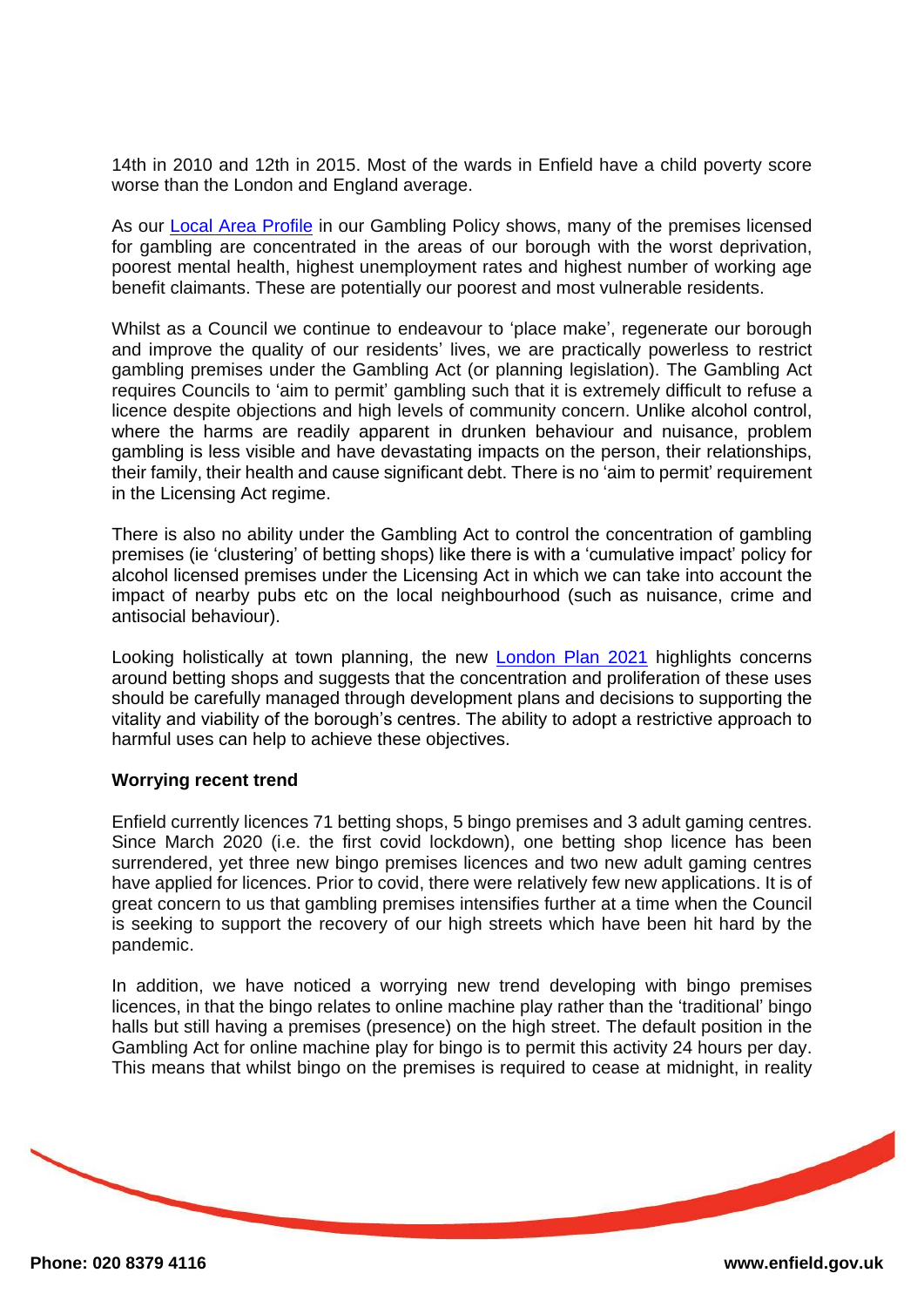the premises can continue to be open to allow bingo machine play online 24/7. There are no restrictions in the Gambling Act on the opening hours of these premises. Our communities find it incomprehensible that a Council have to 'allow' 24 hour online bingo machines.

GamCare is the leading provider of information, advice and support for anyone affected by gambling harms. GamCare's [annual review in 2019/20](https://www.begambleaware.org/media/2289/annual-stats-2019-20.pdf) reported that 69% of problem gamblers use online gambling and 38% use bookmakers. Gamcare also reported receiving more calls to their helpline and treating more clients with gambling problems than the previous year. The greatest number of calls from problem gamblers to their national helpline came from London. GamCare also reported that within bookmakers, gaming machines were the most common form of gambling (53%).

We recognise that problem gambling can affect all genders, all age groups and ethnicities. Enfield has a very diverse population of 22 different ethnic groups. It is noteworthy that the GamCare report (2019/20) identified that compared to White gamblers, those who identified as Black or Black British were more likely to use betting shops (54% compared to 37%), and those that identified as Asian or Asian British were also more likely to use betting shops (49%) than White clients.

All these Gamcare findings are directly relevant to Enfield's population:

- Greater use of online gambling,
- Higher numbers of problem gamblers seeking help from London,
- The greater use of betting shops by persons identifying as Black/Black British or Asian/Asian British

## **Response to some of the specific questions in the Review:**

#### **The Gambling Commission's powers and resources**

Q19: Is there evidence on whether the Gambling Commission has sufficient investigation, enforcement and sanctioning powers to effect change in operator behaviour and raise standards?

A19: During the last 2 years, when enforcement officers share intelligence with the Gambling Commission, the response has been that there are insufficient resources to pursue matters. Up until 2019, this authority conducted regular successful joint operations with the Gambling Commission. Without this support and expertise, the licensing authority have not been able to maintain the same level of operations.

Q21: What evidence is there on the potential benefits of changing the fee system to give the Gambling Commission more flexibility to adjust its fees, or potentially create financial incentives to compliance for operators?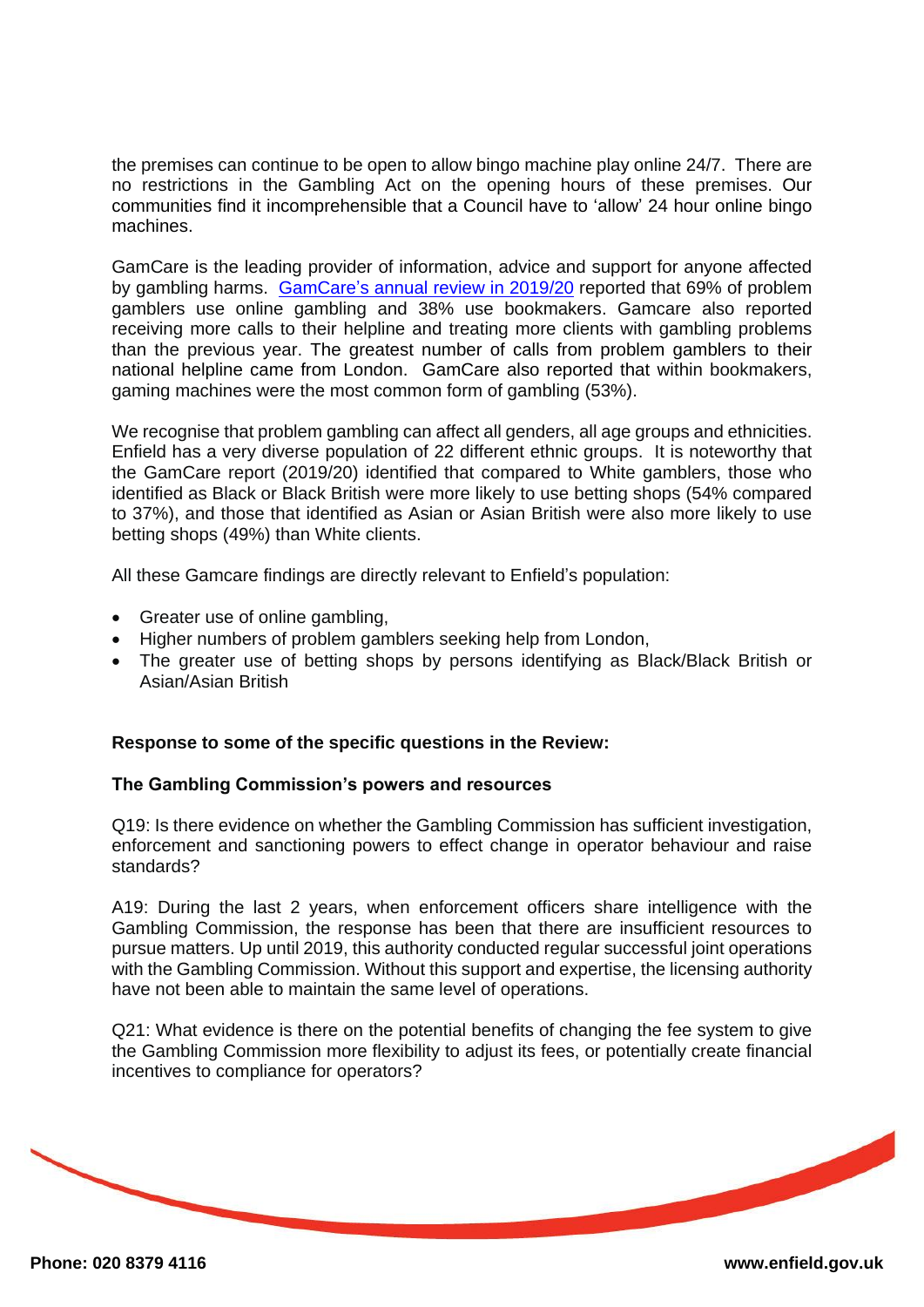A21: This question relates to Gambling Commission fees, but it is important to comment here that the fees set by Licensing Authorities for Gambling Act applications are also capped and have not changed since 2005. The Gambling Act fees should also be reviewed to allow licensing authorities the ability to set fees to reflect local costs, or at the very least be increased nationally.

#### **Land based gambling**

Q43: Is there evidence on whether licensing and local authorities have enough powers to fulfil their responsibilities in respect of premises licenses?

A43: No - licensing and local authorities do not have sufficient powers to control gambling in their boroughs. Please see all the comments earlier in this response.

63% of Enfield's betting shops are located in the most deprived wards in the borough where the highest number of incidences of crime associated with betting shops occur. 20% of the betting shops within the borough are located in the three of wards (Edmonton Green, Upper and Lower Edmonton), that are amongst the 10% of most deprived wards nationally.

Neither the licensing nor the planning framework provides Councils with effective powers to limit the number of gambling premises in their areas, and many gambling premises, particularly betting shops were established long before the Gambling Act 2005.

The Gambling regime in particular legally requires Councils to 'aim to permit' gambling premises, and so is a fundamental obstacle in refusing applications where gambling is not welcomed, and/or does not meet wider regeneration plans for local areas.

There is also no ability under the Gambling Act to control the concentration of gambling premises (i.e. 'clustering' of betting shops) as there is with a 'cumulative impact' policy for alcohol licensed premises under the Licensing Act in which you can take into account the impact of nearby pubs etc on the local neighbourhood (such as nuisance, crime and antisocial behaviour).

Introducing powers to limit the number of gambling premises within a defined area would be a very welcomed tool to address local concerns more effectively.

All the new applications we have received during the Covid-19 pandemic (mentioned above) have been granted, four by delegated authorisation due to no outstanding representations, and one application was determined at a hearing by the Licensing Sub-Committee due to objections from a local resident group.

Following the grant of these new applications, residents have since become aware of the applications and reported their concerns and object to the application process and the